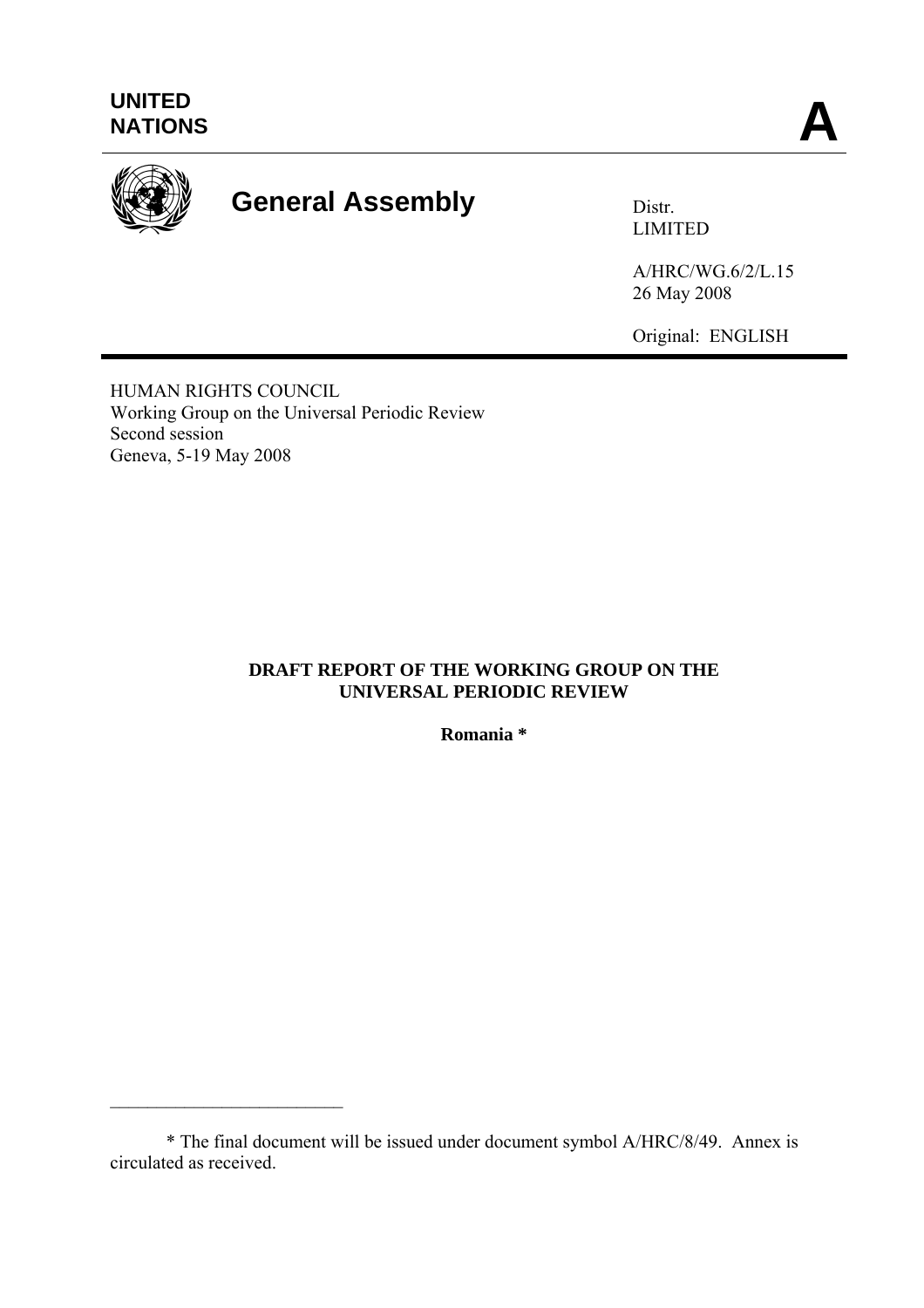# **CONTENTS**

|                                                                 | Paragraphs | Page                     |
|-----------------------------------------------------------------|------------|--------------------------|
|                                                                 | $1 - 4$    | 3                        |
| I. SUMMARY OF THE PROCEEDINGS OF THE REVIEW PROCESS             | $5 - 57$   | 3                        |
|                                                                 | $5 - 12$   | 3                        |
| B. Interactive dialogue and responses by the State under review | $13 - 57$  | $\overline{\mathcal{L}}$ |
|                                                                 | $58 - 60$  | 14                       |
| III. VOLUNTARY COMMITMENTS OF THE STATE UNDER REVIEW            | 61         | 17                       |

#### **Annex**

|--|--|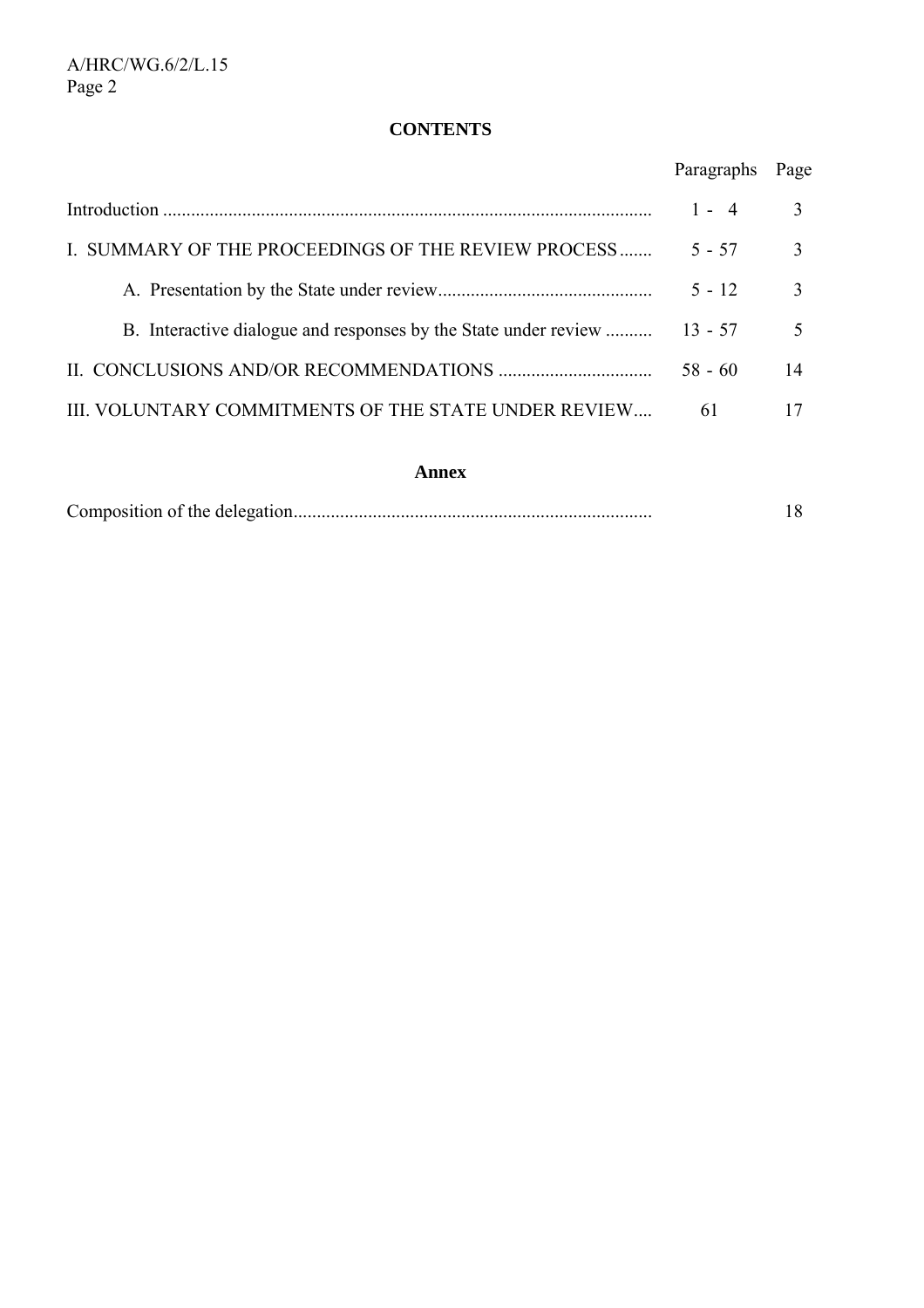#### **Introduction**

1. The Working Group on the Universal Periodic Review (UPR), established in accordance with Human Rights Council resolution 5/1 of 18 June 2007, held its second session from 5 to 19 May 2008. The review of Romania was held at the 15th meeting on 15 May 2008. The delegation of Romania was headed by H.E. Mrs. Răduta MATACHE, Secretary of State, Ministry for Foreign Affairs of Romania. For the composition of the delegation, composed of 23 members, see annex below. At its 17th meeting held on 19 May 2008, the Working Group adopted the present report on Romania.

2. On 28 February 2008, the Human Rights Council selected the following group of rapporteurs (troika) to facilitate the review of Romania: Angola, Canada and Bosnia and Herzegovina.

3. In accordance with paragraph 15 of the annex to resolution 5/1, the following documents were issued for the review of Romania:

 (a) A national report submitted in accordance with paragraph 15 (a) (A/HRC/WG.6/2/ROM/1);

 (b) A compilation prepared by the Office of the High Commissioner for Human Rights (OHCHR), in accordance with paragraph 15 (b) (A/HRC/WG.6/2/ROM/2);

 (c) A summary prepared by OHCHR, in accordance with paragraph 15 (*c*) (A/HRC/WG.6/2/ROM/3).

4. A list of questions prepared in advance by Germany, Denmark, Ireland, Sweden, the Netherlands and the United Kingdom of Great Britain and Northern Ireland and was transmitted to Romania through the troika. These questions are available on the extranet of the UPR.

## **I. SUMMARY OF THE PROCEEDINGS OF THE REVIEW PROCESS**

## **A. Presentation by the State under review**

5. At the 15th meeting, on 15 May 2008, H.E. Mrs. Răduţa Matache, Secretary of State, Ministry for Foreign Affairs of Romania, introduced the national report and noted Romania's achievements in the field of promoting and protecting human rights. She noted also the participation of NGOs in the drafting of the report, and the increased commitment of the civil society which has developed in Romania after 1989 and contributed to ensuring respect for human rights. The successive Governments have faced many challenges, particularly in reshaping a new political and civic behaviour, in rethinking and implementing strategies, as well as in breaking stereotypes. Romania is paying special attention to striking the right balance between promoting and protecting civil and political rights and ensuring the respect for economic, social and cultural rights.

6. In response to advance questions, she indicated that in Romania, the protection and promotion of human rights are secured through a wide-ranging network of judicial, quasi-judicial and administrative institutions. The competences, responsibilities, composition and methods of operation of the Advocate of the People and of the National Council for Combating Discrimination are in full compliance with the Paris Principles. Furthermore, based on the model of Sweden, Romanian authorities are preparing a reflection process for the launch of a comprehensive National Plan of Action (NPA) for Human Rights, which will be reviewed annually. Within the framework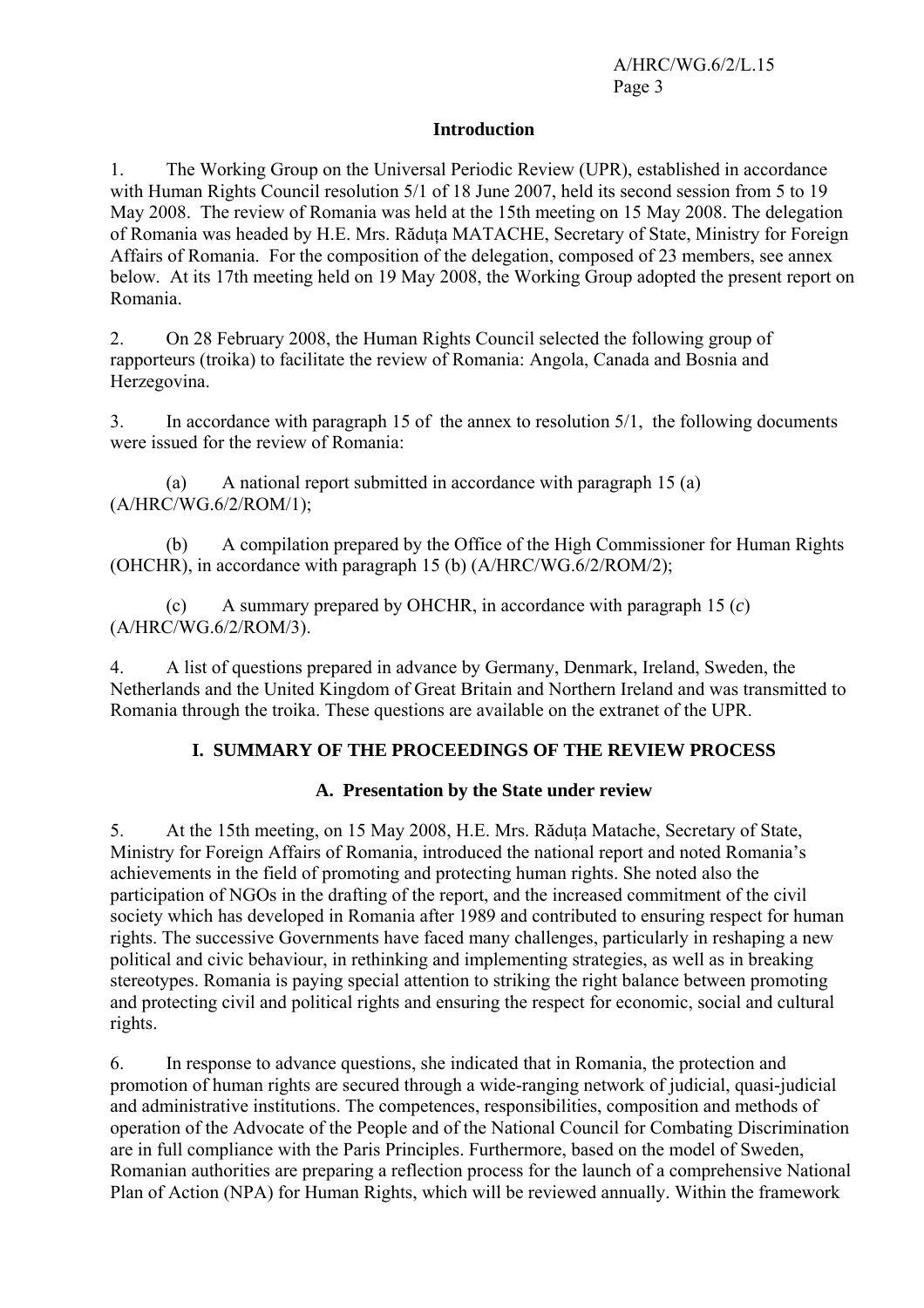of this process, which has also been discussed with the Commissioner for Human Rights of the Council of Europe, a conference will be convened this year, at which the authorities and the main stakeholders from the civil society will discuss the guidelines for the Action Plan.

7. Administration of justice is recognized as a pre-condition for the full enjoyment of human rights and fundamental freedoms, and several measures were adopted by the Government to strengthen the independence of the judiciary. These include a strategy for 2005 – 2007; a new system of evaluation of the professional activity; training and specialized courses for members of the judiciary; increased transparency and appropriate budgetary allotments. On the issue of combating discrimination, over the past years, the legal and institutional framework aimed at preventing and sanctioning all forms of discrimination has been steadily improved, and a comprehensive legislation has been developed which bans and punishes all forms of direct or indirect discrimination based on a number of 15 explicit criteria provided by the law. The National Council for Combating Discrimination has the authority to examine and punish discrimination cases, based on complaints and or information provided by individuals or legal persons or ex officio.

8. The situation of the Roma minority remains a special concern. In 2001, the Government adopted the Strategy for the Improvement of the Situation of Roma, which is the result of a collaboration between government authorities and Roma NGOs, which was then complemented by the General Master Plan of Measures developed to speed up the implementation of the Strategy, for which a complex network of special institutions, including a National Agency for Roma, was created. Among particular challenges regarding Roma were mentioned the Roma informal settlements, and the segregation in schools; the Ministry of Education, Research and Youth issued an order formally banning segregation of Roma pupils and adopted a methodology for the prevention and elimination of segregation of Roma children in schools. Further measures have been taken to solve the problem of Roma individuals without identification documents.

9. As regards gender equality, Romania adopted the National Strategy for Equal Opportunities for Women and Men (2006-2009) which provides for actions to promote women's rights. It also adopted a law on equal opportunities for women and men. Special attention is also paid to groups exposed to multiple discrimination, especially Roma women. Several actions were taken by the Government as part of the efforts to implement recommendations of the Committee on the Elimination of Discrimination against Women (CEDAW). Special attention was paid to the issue of preventing and combating domestic violence and violence against women in the Government Programme for 2005-2008, and a national strategy has been adopted in that regard. As concerns protection and promotion of the rights of the child, the authorities placed great emphasis on reform and a large number of NGOs and charities have consistently assisted the Government and local communities in addressing issues relating to children. She informed on the newly established National Authority for the Protection of the Rights of the Child which intervenes in administrative and judicial procedures in order to ensure that the rights of children are observed. The National Authority for the Protection of the Rights of the Child has recently drafted the National Strategy for the protection and promotion of the child's rights for 2008-2012, which is a comprehensive strategy for all groups of children, including children with disabilities. Recently, the Romanian authorities have started to address the challenge represented by the large number of children who suffer from the prolonged absence of their parents who left the country in search for job opportunities abroad.

10. The Romanian authorities adopted a number of legislative and organizational measures designed to address the whole range of problems related to the functioning of the penitentiary system, including security and the minimum comfort of detainees. The National Administration of Penitentiary carries out regular, unannounced and specialized inspections of detention facilities.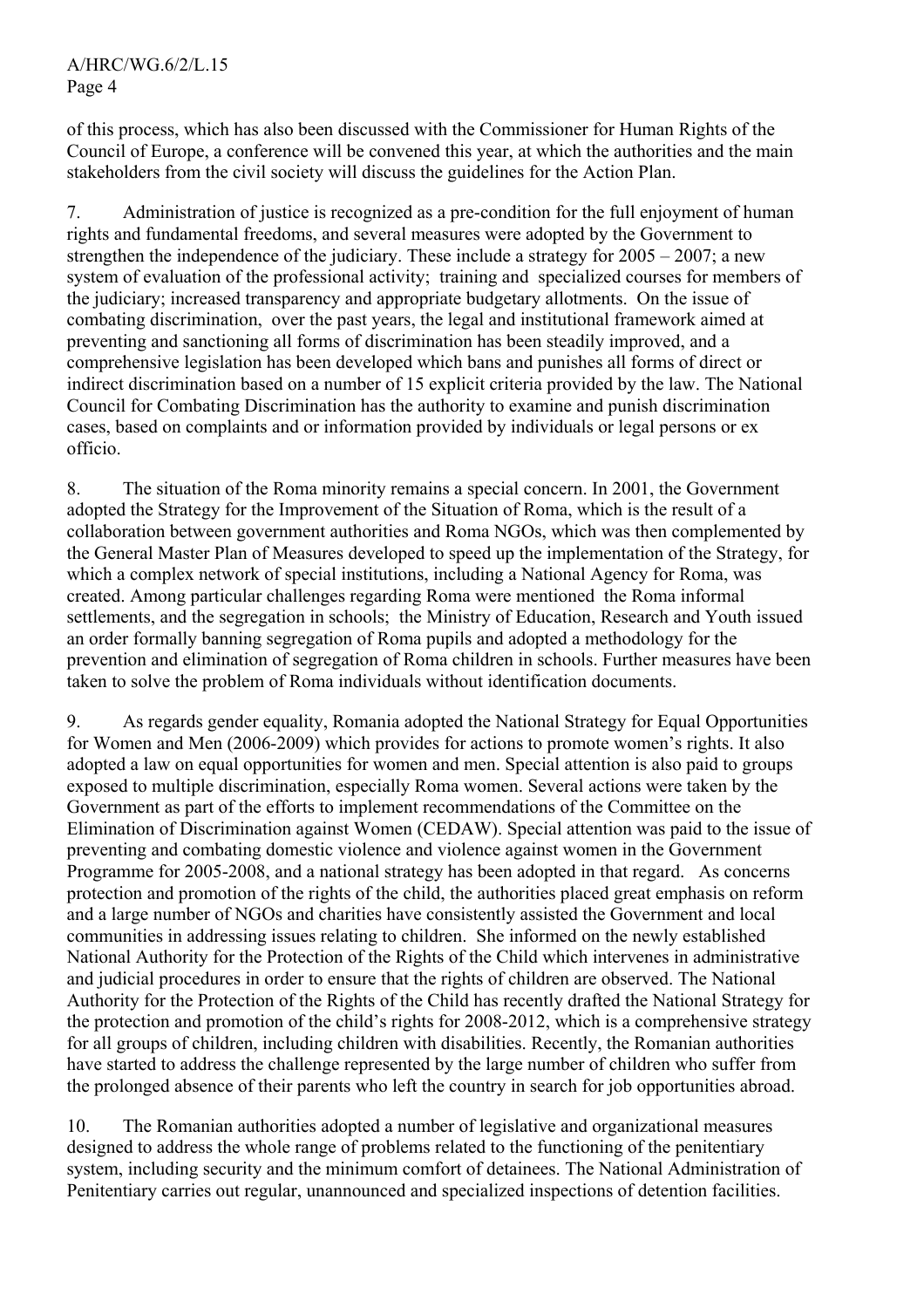Medical personnel are under the obligation to notify the prosecutor of any signs of torture or mistreatment detected during the examination of detainees.

11. On the issue of mental health, Ministry of Public Health attaches great importance to improving the management of the psychiatric hospitals. With regard to the situation of HIV/AIDS, the National Network for Health Promotion and Health Education is implementing educational programmes for the public and the medical personal aimed at preventing discrimination against HIV-positive persons. During the transition years, due to a variety of factors, Romania experienced rather high rates of maternal mortality, but they are again decreasing, in particular, due to a decrease in the number of abortions. In the last years, Romania has made significant progress in countering trafficking networks, by increasing its capacity to enforce anti-trafficking laws and programmes and measures in that regard, including for the victims.

12. As far as the situation of sexual minorities is concerned, the national legislation offers quite an advanced system of protection, and people have become more informed and, implicitly, more open and tolerant. She noted that this category is still vulnerable to discriminatory attitudes at the level of the Romanian society, in particular in more conservative areas, like rural areas. In terms of international cooperation, Romania is aware of the need to continue to fill existing institutional and legislative gaps to better promote human rights, and the head of the delegation reiterated Romania's commitment in that regard. Romania is at present carrying out an assessment of the international human rights instruments to which it may become a party, and intends to sign the International Convention on the Protection of All Persons from Enforced Disappearance. In conclusion, she reiterated Romania's commitment to human rights and to the follow-up of the UPR process.

## **B. Interactive dialogue and responses by the State under review**

13. During the ensuing interactive dialogue, 38 delegations made statements praising Romania for its high-level representation as well as the quality of its presentation and national report. Many delegations also expressed words of appreciation towards the leadership of H.E. Mr. Doru Romulus Costea, Permanent Representative of Romania to the United Nations Office at Geneva, as President of the Human Rights Council.

14. Algeria, while noting that Romania is working towards improving its human rights situation, recommended that Romania adhere to the International Convention on the Protection of the Rights of All Migrant Workers and Members of Their Families. It also recommended that Romania enhance measures aimed at improving women's rights through education, in particular for Roma and rural women. It further recommended that Romania continue to work on improving the situation of children's rights, in particular Roma children's rights in the areas of health care and education, and to work on the negative attitudes and prejudices by the general public, in political discourse and media presentations, on police brutality and discrimination an to raise awareness of the need to improve the overall situation of human rights.

15. Morocco commended Romania on its commitment to human rights and fundamental freedoms and noted its accession to the Organization for Security and Co-operation in Europe, the North Atlantic Treaty Organization and the European Union. It also welcomed the establishment of the National Council for Combating Discrimination and sought information on Romania's national strategy. It cited as an example of good practice that freedom of expression guaranteed by the Romanian Constitution includes sanctions to prevent incitement to hatred or any behaviour harmful to the dignity of persons on the basis of gender, race, and religion, which was a source of inspiration in preventing disturbing signs of intolerance worldwide. It also requested information on the main lines of the national human rights action plan currently being drawn up in Romania.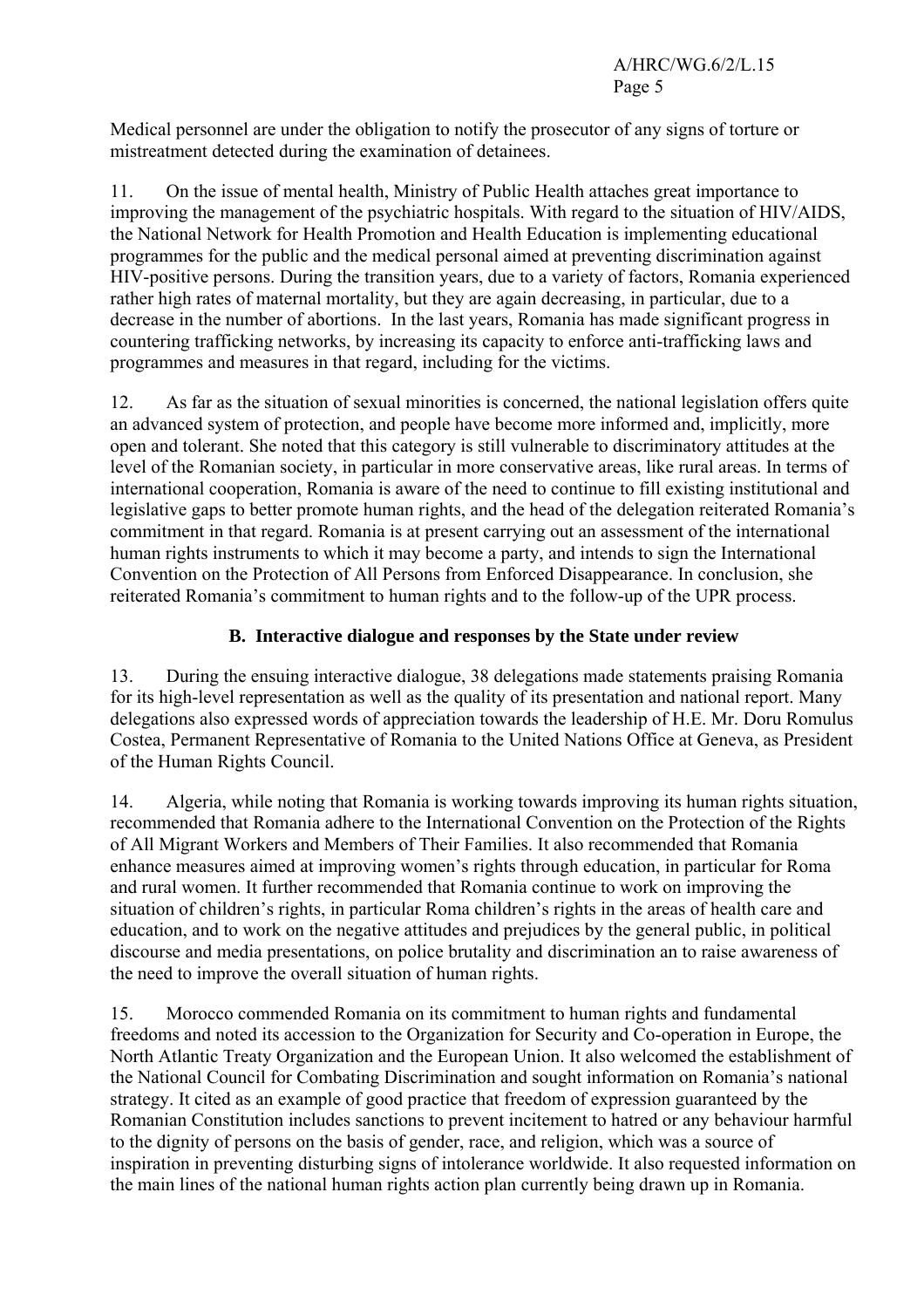16. Slovenia noted that reports raise concerns about the legal situation of religious freedom. It was concerned that the rights under the new law on religion adopted in 2006 are enjoyed only by the "recognized religious dominations". It asked Romania to elaborate further on how the new legislation ensures equal religious freedom for all religious dominations and recommended that Romania harmonize further its legislation relating to on freedom of religion with international standards. It also recommended that Romania systematically and continuously integrate a gender perspective in the follow-up process to the review.

17. China noted that Romania is continuing to refine its national legislation by setting up specialized bodies, such as the National Council for Combating Discrimination, and formulating relevant policies and plans of actions, including for the Roma minority. Romania has also strengthened its cooperation with the international community and has participated actively in the work of the Human Rights Council. It noted that the national report refers to the challenges Romania faces in the promotion and protection of human rights. It asked about the status of implementation of the 2006 – 2009 National Strategy for Equal Opportunities and the results it has achieved.

18. Tunisia commended Romania on its efforts to promote the rights of the child and welcomed the National Strategic Plan for Children, the new national authority for protection of the rights of children and the existence of a high-level group consisting of government officials, members of Parliament, and representatives of UNICEF, the World Bank, WHO and civil society, set up to advise the Government on the implementation of a strategy ensuring that children enjoy protection in line with international standards. It recommended that Romania pursue its efforts to ensure the best possible protection to children, particularly the most vulnerable ones.

19. Azerbaijan welcomed the democratization process and the progress achieved by Romania in the field of human rights. It noted the participation and cooperation of Romania with the treaty bodies and special procedures. It commended Romania on its comprehensive anti-trafficking laws and the enlargement of the Baby-Friendly-Hospital initiative. It asked if Romania could provide information about the state of affairs with respect to the visit of the Special Rapporteur on the right to education. Regarding a joint appeal sent by special procedures on the growing number of children trafficked and in sexual exploitation, it asked about obstacles to measures taken to address this situation. It also enquired about measures taken to tackle the issue of religious defamation and public offence to religious symbols.

20. The United States of America asked what the Government has done to ensure that government entities responsible for the implementation of the 2005 child welfare law are aware of their responsibilities and are performing their duties in a manner as required. It also asked why the implementation of the law on property restitution passed in 2005 has been so slow, and why the Government has failed to persuade the Romanian Orthodox Church to cooperate in this process. It recommended that Romania make vigorous efforts to work with the Orthodox Church on the issue of property restitution, including for it to abide by judicial rulings.

21. Canada noting that Romania's accession to the EU was accompanied by benchmarks to monitor progress in the fight against corruption and that it had intensified its efforts, asked what additional steps were being taken in this regard. It recommended that Romania develop a coherent countrywide anti-corruption strategy and monitor its implementation. It recommended that Romania strengthen the capacity of the judiciary at all levels and accelerate legal reforms, especially in the field of judicial treatment of high-level corruption as per the objective stated in the European Commission report of 27 June 2007 under the Cooperation and Verification Mechanism. It noted that Roma remain the most vulnerable ethnic minority and recommended that Romania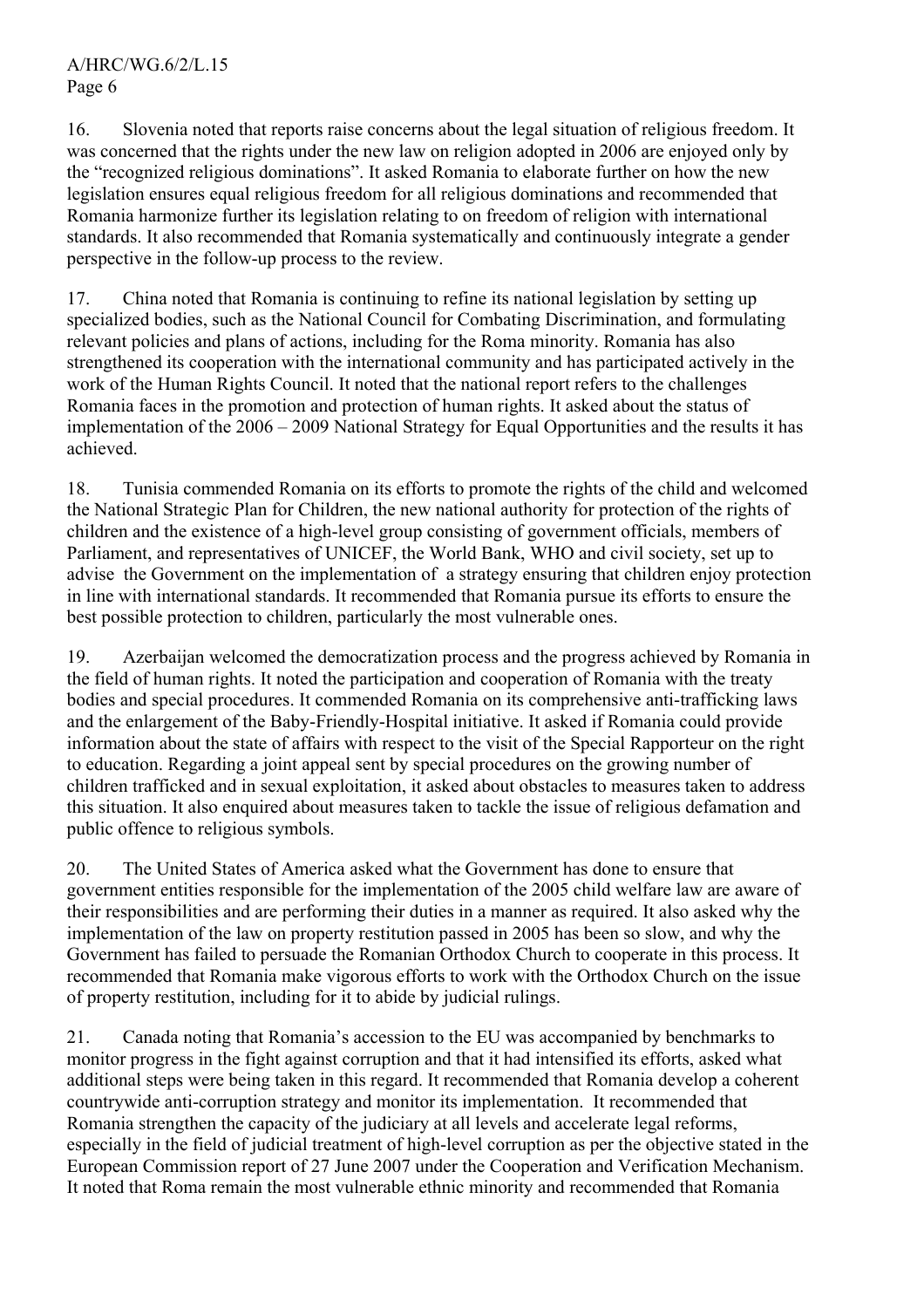take additional measures to fight discrimination against minorities, including the Roma population, homosexuals and persons living with HIV/AIDS. It also recommended that Romania take additional measures to combat human trafficking, including the provision of training for police in dealing with victims of human trafficking and sexual abuse, and the implementation of a system of witness protection in cases of trafficking. Noting that the pace of resolving property restitution cases stemming from the Communist era was slow it asked what legal reforms were planned to accelerate this process and recommended that Romania accelerate the property restitution process.

22. The United Kingdom of Great Britain and Northern Ireland welcomed the consultative process with all stakeholders to draft the national report. It commended Romania on its accession to international human rights instruments and recommended that Romania take all necessary steps to ensure that relevant legislation is in conformity with those international standards. Welcoming Romania's commitment to initiatives aimed at improving the human rights of the Roma minority, it remains concerned that Roma still do not enjoy full equality of access to education and asked about steps taken to address this issue. It expressed concern that the living conditions and treatment of patients in psychiatric wards violate international human rights standards and recommended that Romania urgently consider improvements to conditions for psychiatric patients. It welcomed the progress made in supporting children with disabilities, but noted that much still remained to be done. . The United Kingdom noted that the rates of abortion and maternal mortality have decreased since the 1990s and recommended that Romania undertake further measures to improve sexual and reproductive health, especially for marginalized groups.

23. Angola welcomed the efforts of Romania to promote and foster human rights and the consolidation of its legal and institutional framework since 1991. While noting progress made on the protection of minorities, Angola asked what could be done further to realize the rights of the Roma minority and ensure their socio-economic integration.

24. France encouraged Romania to better integrate Roma with regard to housing, health and education. On the rights of the child, it backed Algeria's recommendations to guarantee better the rights of the child, especially the rights to civil registry, education, health and protection against violence. On the rights of women, it recommended to Romania to strengthen efforts made to combat violence against women through information, prevention, and protection of victims and punishment of the perpetrators. With regard to persons living with HIV/AIDS as Canada mentioned, France highlighted the need to combat discrimination against HIV/AIDS patients. On enforced disappearances, it noted Romania's intention to sign the Convention and encouraged it to sign and ratify it.

25. Denmark welcomed the ongoing efforts to follow up on cases of abuse and excessive use of force by the police and the measures taken to improve conditions in prisons. It however noted that abuse of prisoners by authorities and other prisoners continues to be a problem. It recommended that the Government continue and strengthens its efforts to avoid ill-treatment of prisoners, while ensuring that all cases of abuse and excessive use of force by authorities be investigated and appropriate measures taken. It noted the newly adopted law on religious freedom and recommended that the Government take steps to reassess the measures needed to ensure that the principle of freedom of religion or belief is implemented without discrimination. It also recommended that the Romanian authorities be more proactive in identifying and putting a halt to incidents of religious intolerance, which often goes unpunished.

26. Republic of Korea noted efforts made since 1989 to improve the economic situation in the country, expanding freedoms and rights and paying particular attention to the protection of the human rights of children and families. It enquired about measures that have been taken by Romania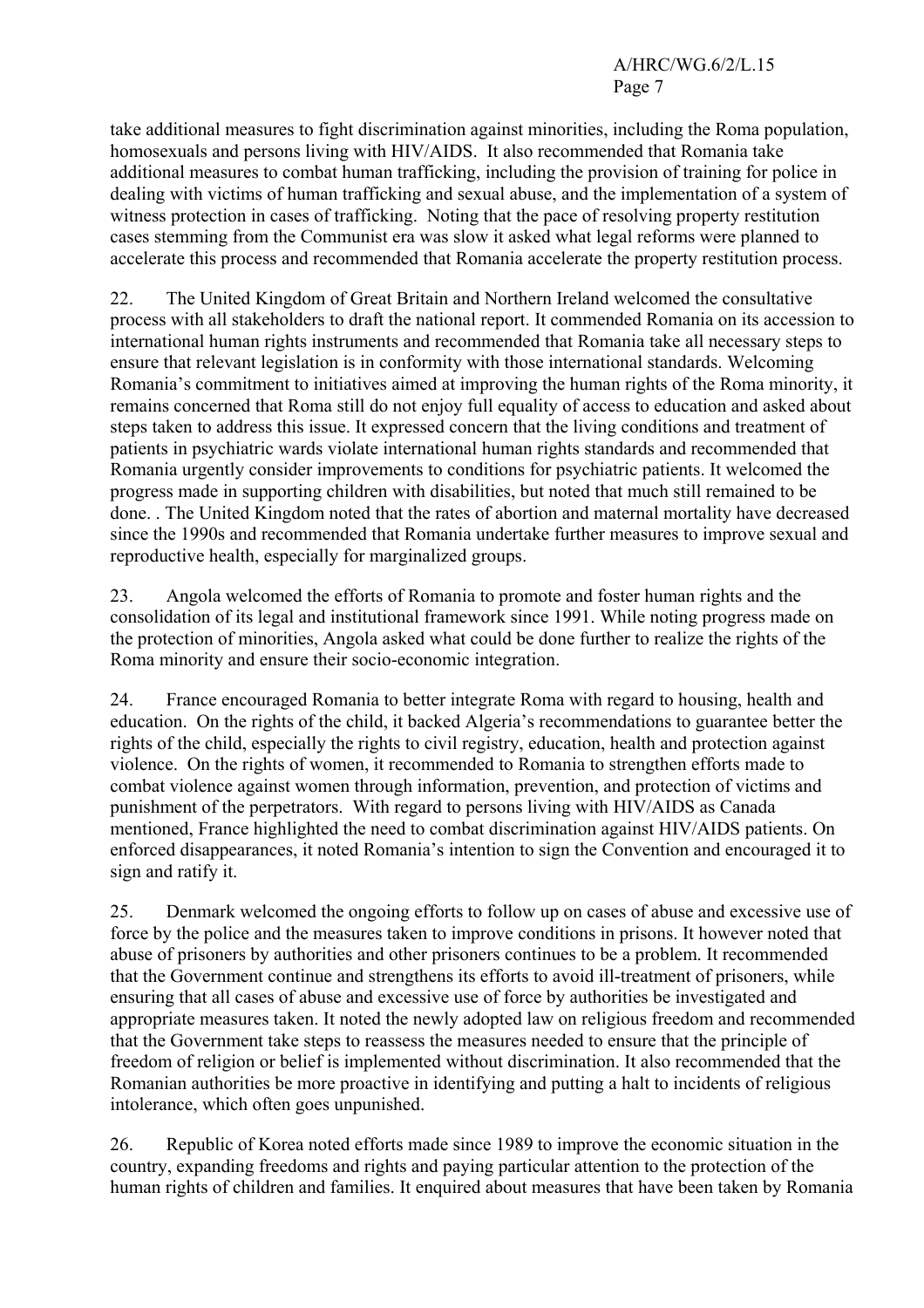to address issues related to the health of street children, and asked if Romania could provide more information regarding the specific measures taken to achieve independence of judiciary.

27. Ireland recommended that Romania continue to take further action to ensure equal enjoyment of human rights by Roma. It recommended that Romania take further action to improve living conditions in places of detention. It also recommended that Romania enact further measures to ensure adequate provision of mental health care. It recommended that Romania continue to take further action to combat the prevalence of HIV/AIDS among children and discrimination against people living with HIV/AIDS by providing adequate treatment and information. Finally, it recommended that Romania develop further measures to combat discrimination against people living with disabilities, including by providing improved access to social and health services.

28. Mexico welcomed the assessment of the country's human rights situation and Romania's clear commitment to human rights which has led to an open policy of cooperation with international bodies. It commended Romania on measures adopted to prohibit all forms of discrimination and progress made in the area of education and reform for better protection of children. Taking into account challenges faced by Romania, it sought more information and recommended that Romania strengthen its efforts in bringing more equity in ensuring rights and opportunities of rural communities, especially of ethnic minorities, women and children who live in those areas. It noted the broad spectrum of measures adopted to combat human trafficking and asked about its causes and further measures taken to address it. It recommended that Romania intensify its efforts to implement the recommendations made by the Special Rapporteur on the sale of children, child prostitution and child pornography and the Special Rapporteur on the human rights of migrants. It also recommended that Romania ratify the Convention on the Rights of Persons with Disabilities; the Convention on the Protection of the Rights of All Migrant Workers and Members of Their Families; the Convention for the Protection of All Persons from Enforced Disappearance and the Optional Protocol to the Convention against Torture and Other Cruel, Inhuman or Degrading or Punishment.

29. Sudan sough information on legal and international cooperation and measures Romania is taking to harmonize the protection of children's rights. It would like to benefit from Romanian's experience in protecting the rights of children and protecting them from attempts of abduction abroad and deportation. It commended Romania on efforts to improve social and economic welfare and would like to see more cooperation with developing countries on these issues.

30. Senegal commended Romania on its efforts to establish and implement an institutional framework favourable to human rights. It sought information on the achievements of the National Authority for the Protection of the Rights of the Child and on the role this body could play in implementing the national strategy for the protection of the rights of the child. It also asked about the main features of the national strategy for the prevention of discrimination and laws against discrimination, hoping the Government would look into including this strategy as a contribution to the preparatory process for the Durban Review Conference of 2009.

31. Turkey commended Romania on the establishment of various human rights institutions, inter alia, the National Council for Combating Discrimination and the monitoring activities of the Ombudsman, as well as on the outstanding level of cooperation with special procedures and its fight against human trafficking. However, it noted the social discrimination victims of trafficking face once they return to their hometowns in Romania. It noted with appreciation the awareness of the authorities of problems in the penitentiary system and recommended that Romania work towards improving prison conditions. It also encouraged Romania to step up its efforts to root out domestic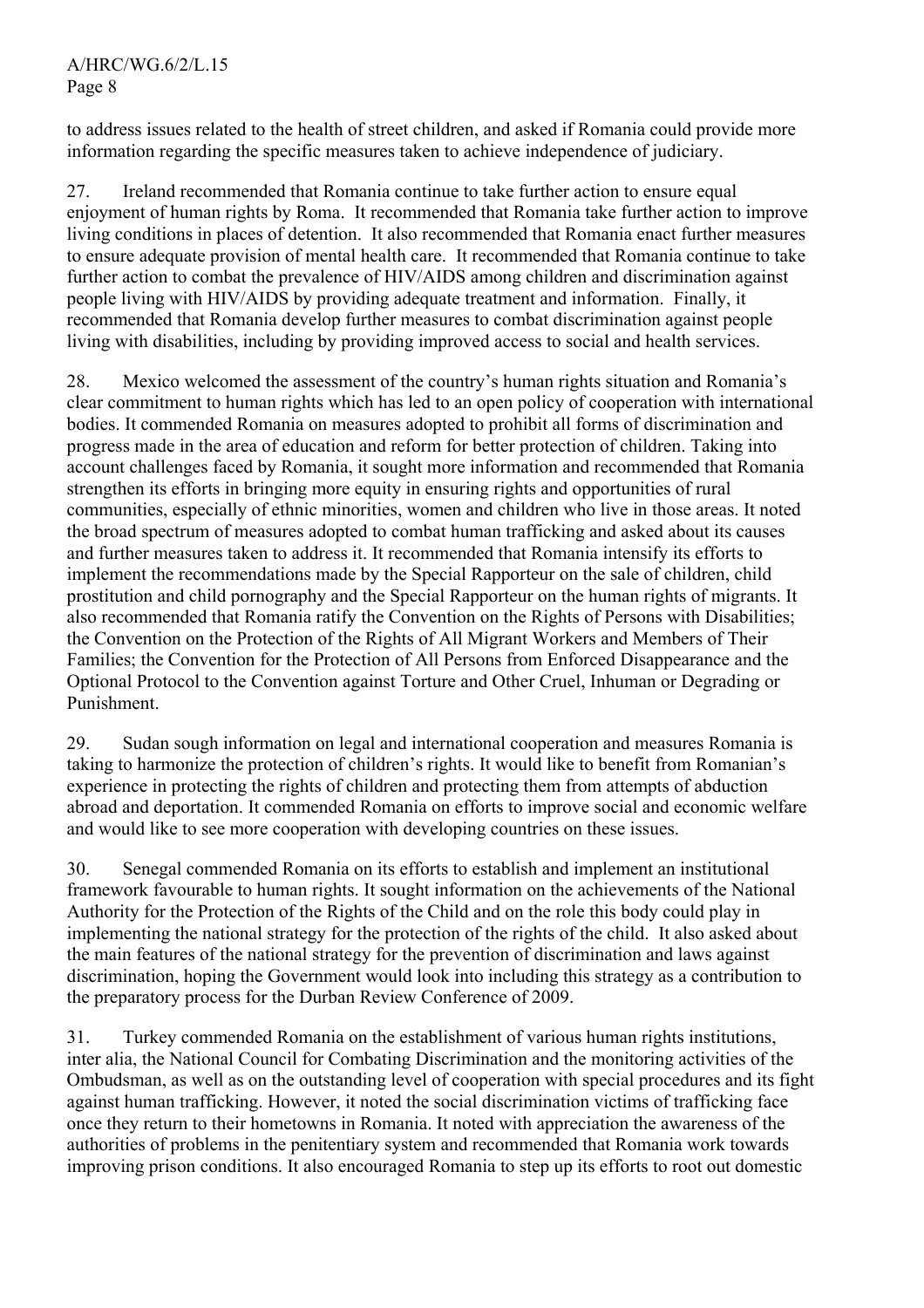violence against women. It also asked about additional measures taken to address child abandonment.

32. Italy noted with appreciation Romania's cooperation with international human rights bodies but noted that it is experiencing delays in submitting its reports to treaty bodies, and asked whether the authorities intended to correct this situation. It noted that Romania had adopted legal provisions on the prevention and punishment of all forms of discrimination and had established the National Council for Combating Discrimination, but that gender discrimination, specifically domestic violence against women, remained an issue of concern. It recommended to Romania the adoption and effective implementation of measures to prevent and eliminate domestic violence against women. It also recommended that Romania develop a national strategy for human rights education in the school system, in accordance with the Plan of Action 2005-2009 of the World Programme for Human Rights Education, including the review and revision of curricula and textbooks, the training of teachers, and the practice of human rights in the school community.

33. The delegation of Romania noted the Government's initiative on a national plan for human rights, carried out in dialogue with NGOs, and which will be assessed at the end of 2008. Attention was paid to the gender perspective in the drafting process of the national report and in each sectoral review undertaken. Romania recognized that Roma women are among the most exposed to multiple discrimination. The National Council for Combating Discrimination is qualified to investigate and sanction cases of discrimination, it receives and reviews petitions and complaints and has sanctioned very high-level individuals. In 2007, the National Council adopted the national strategy on combating and preventing discrimination. The national strategy on the rights of children 2008- 2013 will be adopted. It is the first strategy that refers to all categories of children including children with disabilities. The law on religious freedom was agreed by most religious denominations before its adoption by the Parliament, and the law does not restrict in any way the exercise of freedom of religion. Freedom of expression has not been restricted by this legislation, and the only aim is to prohibit hate speech and ideas that would have insulted believers. With regard to the issue of the restitution of property of the Romanian Church United with Rome, it noted a normative act and the free access for the Romanian Church United with Rome to ask in court for restitution, if its dialogue with the Romanian Orthodox Church and the Catholic Church failed. The public authorities try to enhance this dialogue.

34. The delegation noted that the cooperation and verification mechanism upon accession to the European Union had several benchmarks, including the strengthening of the independence of the judiciary, continuing the reform process of the judiciary and efficiently fighting corruption. Among recent progress, the delegation noted institutional measures, including the creation in 2007 of the National Agency for Integrity which, inter alia, verifies the declaration of assets and interests for a broad area of people in high-level positions. The National Agency for Integrity was set up and will start working in 2008. The main body specialized in fighting corruption at medium and high-level is the National Anti-Corruption Directorate within the Ministry. The delegation noted its efforts to fight corruption also at the local levels, and the strengthening of efforts to combat petty corruption. Observance of a code of conduct is encouraged not only by the authorities but also by civil society. With regard to the penitentiary system, the issue of overcrowding has been addressed over the years and is not a problem any longer. The index of occupation percentage in the prison system is 79. On the issue of policies on the rights of Roma, measures have been introduced enabling Roma communities to use European Union funds to improve their situation, and in the last three years, the National Agency representing Roma interests made the issue of EU funds a main objective. The National Agency for Roma started a raising awareness campaign within the Roma communities about accessing these funds. In April 2008, the Government noted that the national agency for Roma had received tens of millions of euros for projects in the areas of employment and education,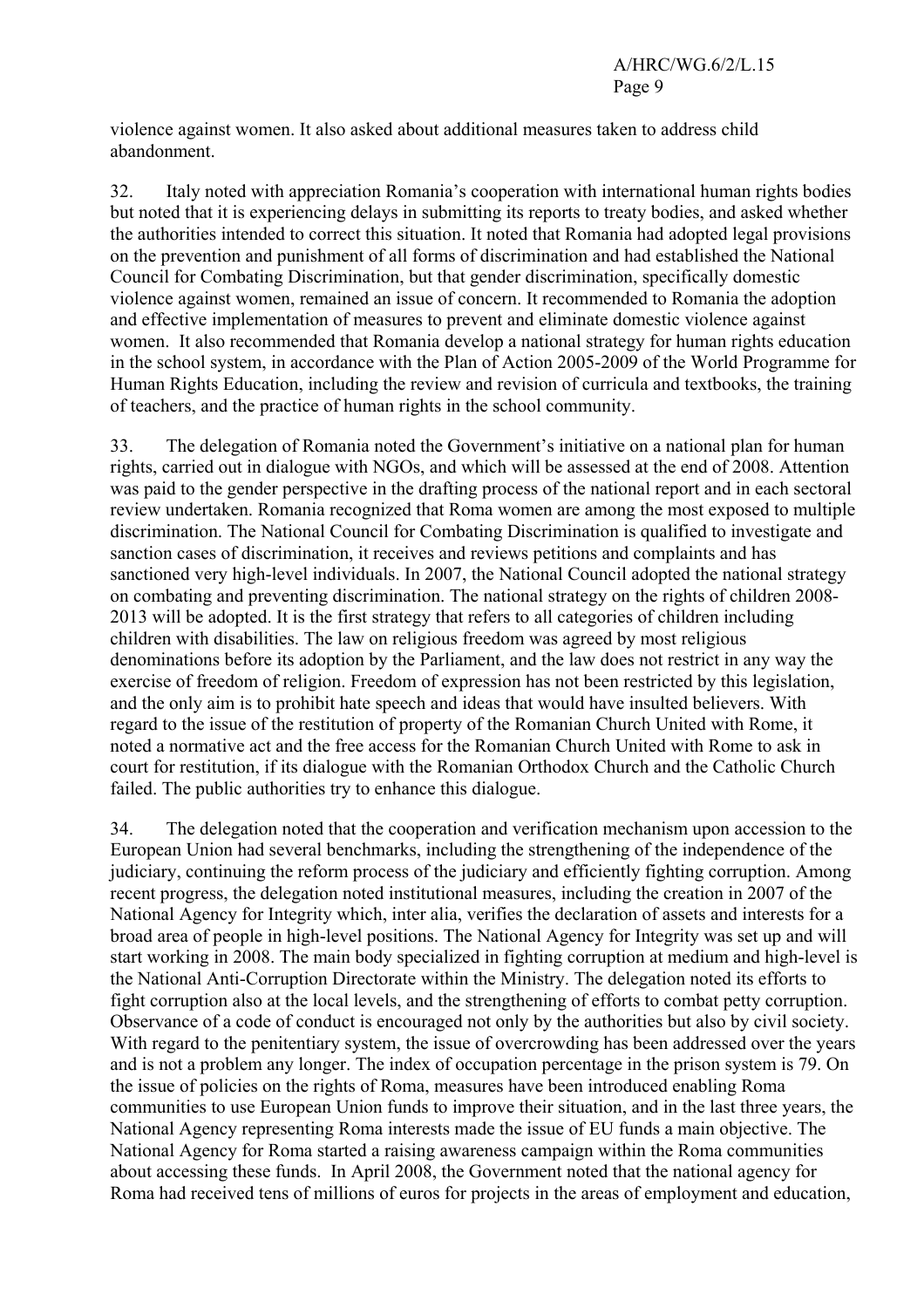which will be implemented also in partnership with Roma NGOs. The legislative framework currently in place is one of the most successful in Europe to fulfil economic and social rights.

35. The Czech Republic sought further information on measures taken to prevent and fight trafficking in women and children and recommended that Romania strengthen the protection of victims of trafficking against criminalization. It also asked about measures adopted to eliminate negative societal attitudes and discrimination toward persons living with HIV/AIDS and persons of minority sexual orientation or gender identity. It recommended that Romania provide effective sanctions for discrimination against people living with HIV, that the Government ban mandatory HIV testing as a condition of employment and ensure that persons living with HIV are not arbitrarily prevented from working or attending vocational schools. It also recommended that Romania continue the adoption of measures, including awareness raising programmes, against negative prejudices and discrimination against persons living with HIV and sexual minorities. It recommended that awareness-raising programmes on the protection of the enjoyment of human rights by persons of minority sexual orientation and gender identity be launched, also for law enforcement personnel, as part of a wider comprehensive campaign to prevent and punish any acts of ill-treatment in detention against persons perceived as belonging to these groups. It recommended the ratification of Optional Protocol to the Convention against Torture in the near future and the designation of an effective national preventive mechanism.

36. Colombia noted with great interest the information provided by Romania in the national report on the issue of discrimination and the broad definition adopted within its legal and institutional context, which prohibits and combats any type of discrimination for reasons of race, religion, nationality, gender or sexual orientation. It asked Romania how it facilitates the participation of civil society in the implementation of the National Strategy for the Implementation of the Measures to Prevent and Combat Discrimination and asked whether there are any indicators envisaged to measure its impact.

37. Qatar highlighted the challenges and commitments identified by Romania in their national report. It suggested that those commitments should be embodied as part of the recommendations adopted by the UPR working group.

38. Bangladesh commended Romania on steps taken towards democratisation, including its efforts the area of human rights. It also noted the concern expressed by the treaty bodies and referred to the discrimination against minorities, particularly the Roma community. It urged Romania to continue to improve the situation of the Roma community so that they can benefit from the socio-economic opportunities and enjoy their fundamental human rights. It also referred to CEDAW concerns about discrimination against women, particularly rural women in the labour market. It also asked about measures taken to implement recommendations made by the Committee on the Rights of the Child.

39. Guatemala commended Romania on overcoming the various obstacles and in becoming a genuine liberal democracy and a member of the EU. It noted there were still obstacles to the full enjoyment of human rights, in particular, by minorities such as Roma. It appreciated the Government's initiatives in resolving this issue and the creation of the National Council for Combating Discrimination, and welcomed the fact that Romania continues its efforts, particularly in combating negative attitudes towards persons with HIV/AIDS and towards sexual minorities, through activities, awareness campaigns and open dialogue. It recommended Romania to apply the recommendation of the Special Rapporteur on the right to health as there are still obstacles to access to health services by marginal populations, and to address this problem through educational programmes on diversity, and to train professionals in the health sectors. As CEDAW did, it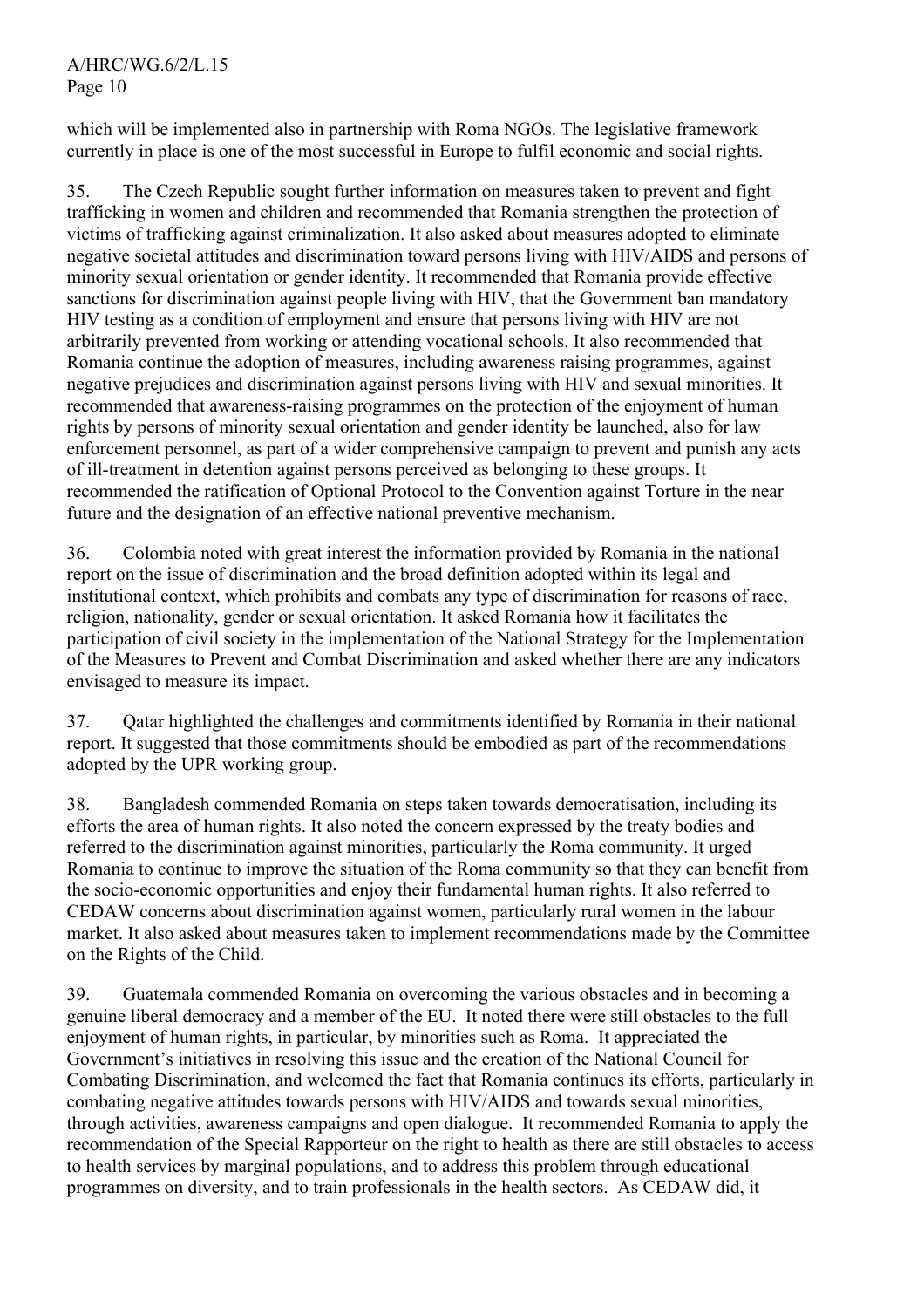recommended that there should be awareness campaigns for education on human rights and in particular on women's rights.

40. Finland noted that according to the Institute on Religion and Public Policy (IRPP), the legal situation of religious freedom in Romania is poor, and asked what steps the Government has taken to protect the rights of persons belonging to minority religious communities. It recommended that Romania strengthen its efforts to protect the right to freedom of religion by ensuring that persons belonging to religious minorities are able to freely exercise their religion and that rights of persons belonging to religious minorities are protected and respected without discrimination. Finland noted the parade called the "GayFest" organized every year in May and June by the Lesbian, Gay, Bisexual and Transgender (LGBT) community and recommended that Romania investigate and prosecute those responsible for attacks on peaceful lesbian and gay activists and ensure that future LGBT gatherings, including the annual GayFests, are both permitted and protected by the Romanian authorities.

41. Philippines welcomed the remarkable transition Romania has undergone from a totalitarian regime to a thriving democracy and commended the exemplary manner in which Romania contributes to fighting climate change. It also noted with appreciation the serious attention paid by Romania to the issue of human trafficking and the various measures taken in that regard and the challenges it still faces. It asked if the Government has additional plans to promote the rights of victims in society, including their rehabilitation and reintegration. It also asked whether Romania will invite the Special Rapporteur on trafficking in persons to further examine strategies and how the issue can be more fully addressed. It encouraged Romania to ensure that persons living with HIV/AIDS, especially children, can fully enjoy their human rights through, inter alia, equitable access to basic services and education. It recommended that Romania continue to respect and promote the human rights of vulnerable groups, including the Roma communities.

42. Germany welcomed the detailed answers provided to the questions put in advance with respect to measures taken to combat discrimination against Roma, especially women and children. It sought complementary information on the work of the National Council for Combating Discrimination and the National agency for Roma and whether the members and/or representatives of the Roma community are involved in the work of these two institutions. It also inquired on Roma's NGOs actively working to improve by mutual assistance within community network the situation of, specifically Roman women and children.

43. Bosnia and Herzegovina, while noting that Romania has ratified the core international human rights instruments, expressed hope that the Government will make additional efforts in its activities to increase cooperation with the human rights treaty bodies, especially with regard to its reporting obligations. It also made reference to information contained in the summary report with regard to a high number of children in the care of grandparents or other relatives, or who do not receive any care. It asked if Romania has a coherent national policy to address this problem and if the National Authority for the Protection of the Rights of the Child has developed programmes that address those vulnerable categories of children. It also asked if Romania will address this problem as part of its National Strategy for the protection of the child for 2008-2013.

44. Japan commended Romania on measures to protect and promote the rights of children. It sought further information on concrete measures that Romania is planning to take to raise public awareness of trafficking risks. Japan welcomed Romania's sincere efforts to implement a wide range of measures addressing the issue of discrimination against the Roma minority. However, it noted concerns expressed by the Committee on the Rights of the Child and CEDAW in that regard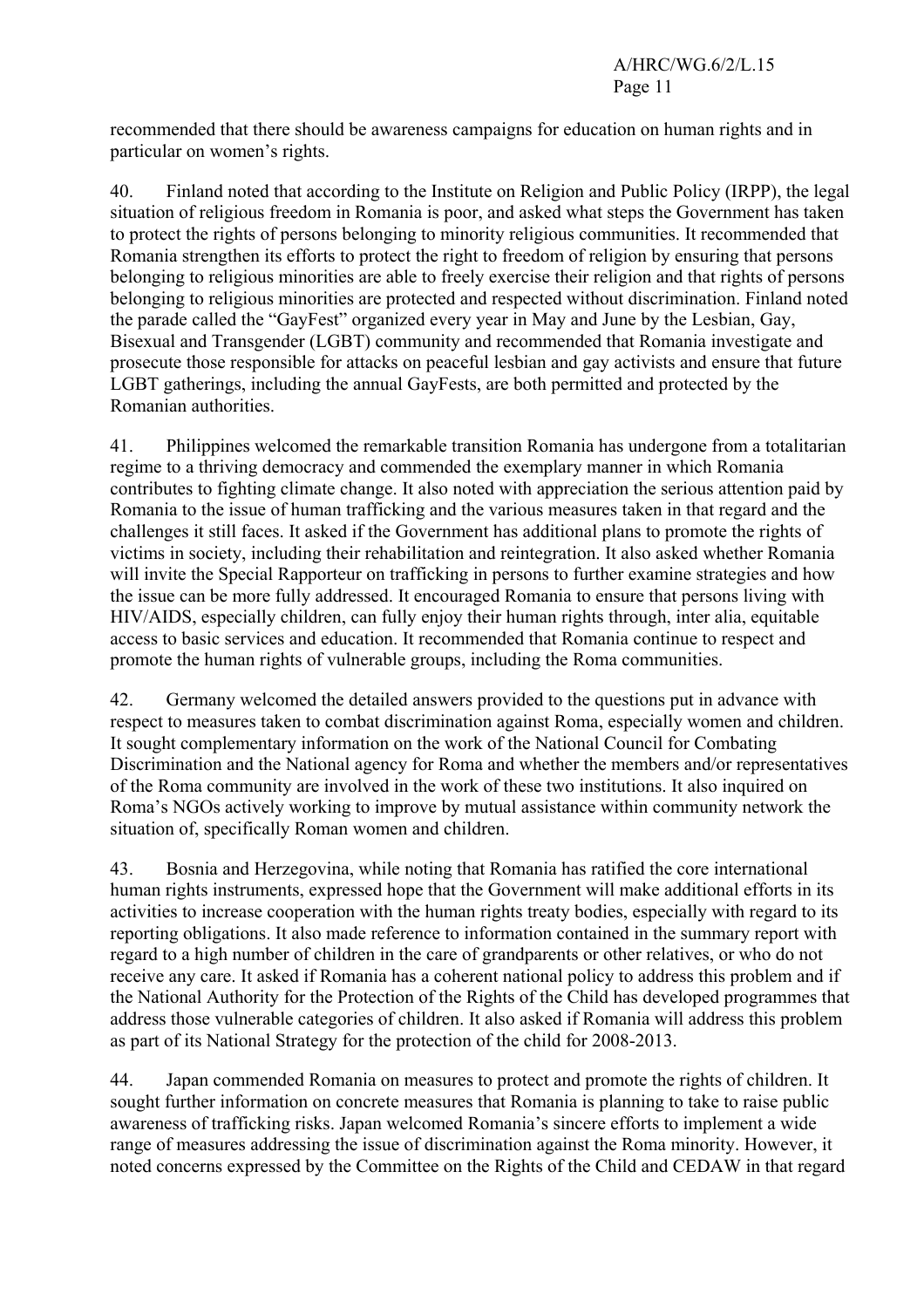and requested information on the measures and strategic plans of the Government to address this issue in a comprehensive manner.

45. Argentina encouraged Romania to continue its efforts in combating discrimination. Argentina welcomed steps taken to sign the International Convention for the Protection of All Persons against Enforced Disappearance, and encouraged early ratification of the instrument.

46. Chile highlighted the legal and institutional framework for the promotion of equality between men and women, in particular the national institution for the promotion of equal opportunities created in 2005. Chile asked Romania how it expected to prevent the vulnerability, marginalization and violence suffered by women. Chile also expressed concern about complaints on human trafficking, noting the measures adopted by the Government to address this problem, as described in the national report. Chile made reference to information in the compilation and the summary reports with regard to discrimination against Roma population, and while noting efforts in this regard, called upon the Romanian authorities to adopt strategies to improve the living conditions of Roma, especially women and children, through programmes that involve the Roma community and give them a sense of ownership.

47. The Netherlands commended Romania on progress made with regard to the adoption of a legal framework which guarantees the protection of human rights. It appreciated the response to the written questions and noted that integration and discrimination of Roma minority is a major challenge for Romania, especially in the field of education, housing, health care and employment. It recommended that Romania take further appropriate and effective measures to eliminate discrimination against Roma and ensure in particular their access to education, housing, health care and employment without discrimination, and to provide follow-up to the recommendations of the human rights bodies in this regard.

48. The Russian Federation noted that according to the Committee on the Rights of the Child, cases of ill-treatment against children and use of torture by the authorities or health service staff are still widespread. It also referred to a number of concerns expressed by treaty- -bodies regarding the high levels of domestic violence not only in respect to women but also to children. It recommended that the Government of Romania, inter alia, expressly prohibit corporal punishment in the home, school and institutions and to promote alternative methods of discipline. It referred to reports by the Committee on the Rights of the Child and UNICEF on child labour and recommended that Romania take effective steps to ensure implementation of the Convention on the Rights of the Child and ILO Conventions No. 138 concerning Minimum Age for Admission to Employment and No. 182 concerning the Prohibition and Immediate Action for the Elimination of the Worst Forms of Child Labour.

49. Brazil commended Romania on the enactment of new laws to protect human rights, its harmonization of national legislation with international conventions, as well as the establishment of a national institution for human rights. It enquired about the competencies of the 2001 National Council for Combating Discrimination and on how the Government assesses its progress in fighting, monitoring and sanctioning all forms of discrimination. It also asked about concrete improvements in the situation of the Roma minority and noted the important legal reforms undertaken with regard to discrimination against women and asked how Romania assesses the concrete results of its initiatives to ensure women's rights. Brazil recommended that Romania strengthen its efforts and measures to improve the situation of discrimination against the Roma minority.

50. Australia noted that the Romanian Institute for Human Rights was accredited by the International Coordinating Committee of National Institutions for the Promotion and Protection of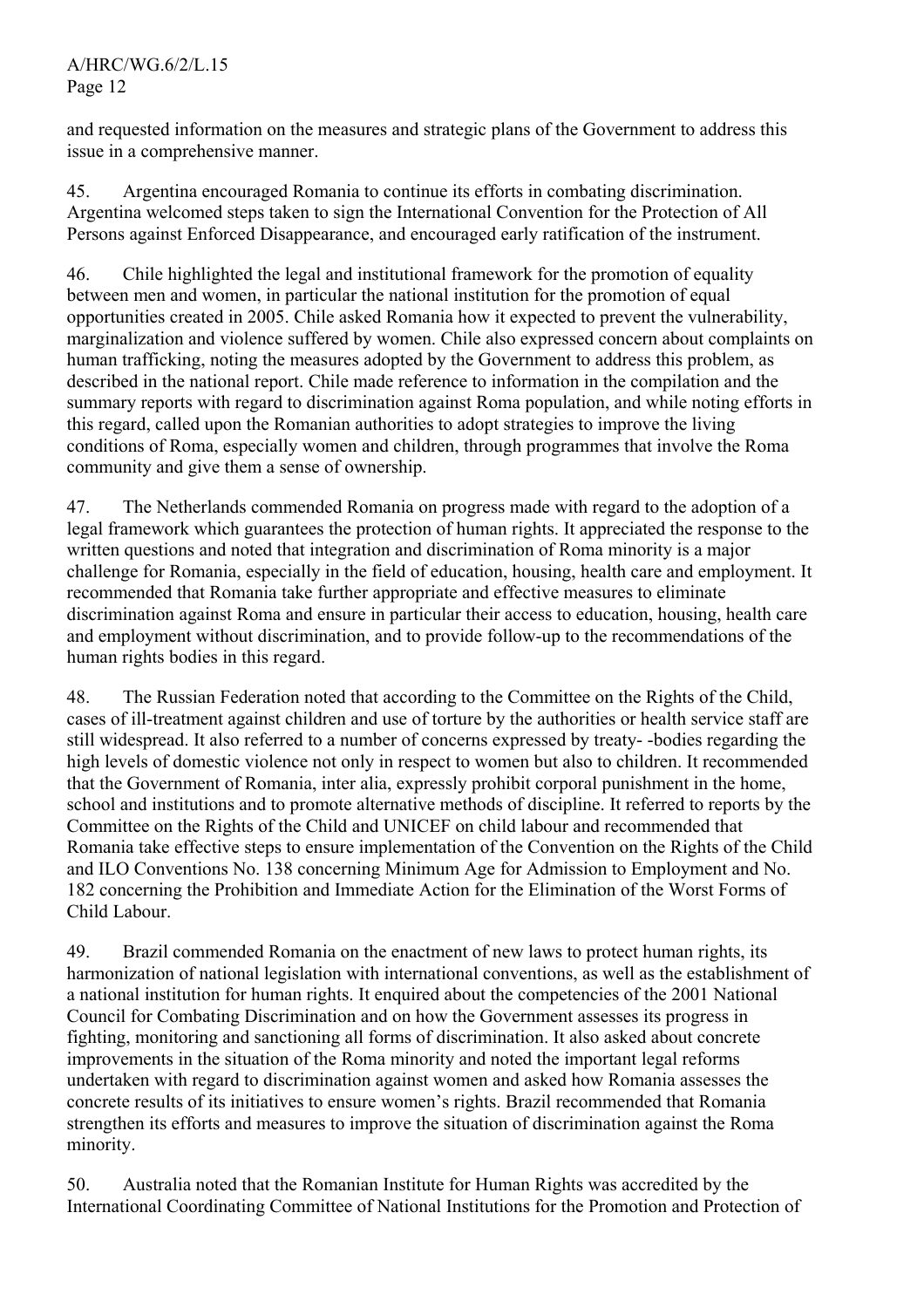Human Rights (ICC) in March 2007 and asked whether there are any plans to develop the institution to comply fully with the Paris Principles. While acknowledging efforts in combating trafficking, it noted with concern reports of continuing incidents of trafficking in persons, especially women and children. It sought further information as to how Romania is seeking to address this issue.

51. Jordan indicated that Romania has in place an adequate normative framework and appropriate institutional infrastructure to ensure the adequate promotion and protection of human rights. It noted however that Romania has pointed out that some gaps still exist, a transparency that is very assuring. Jordan asked Romania to elaborate more on the causes of this situation and the remedies that are being envisaged in this regard.

52. Ukraine welcomed the fulfilment of the voluntary pledges and commitments made by Romania as well as activities aimed at implementing the recommendation of the treaty bodies. It highlighted its efforts aimed at combating trafficking in human beings, and encouraged Romania to continue to improve the protection and assistance to victims, as well as to raise public awareness of the risks of trafficking. Noting the extensive legal and policy framework developed for the promotion of equality between women and men and the elimination of discrimination against women, it was concerned that women themselves might not be aware of their rights or lack the capacity to claim them. It asked Romania to elaborate more on efforts aimed at raising individual and public awareness and understanding of human rights.

53. Egypt commended on the leadership Romania is showing in steering the presidency of the Human Rights Council as another testimony of its commitment to the cause of human rights. Based on the information contained in the national report and in the stakeholders' report, it sought further information on the status of minorities in Romania and the efforts made to address their claims.

54. The delegation of Romania responded to questions put to it. With respect to issues raised on trafficking of persons, it recalled that a comprehensive system was developed and is currently in place. With regard to the legal framework, all relevant international instruments have been ratified and translated into domestic law. At the institutional level, Romania has specialized units at the level of police and boarder police, a network of prosecutors and the Directorate of Organized Crime and Terrorism. At the operational level, Romania has in place a national strategy for the period 2006-2010 and a first National Action Plan has been already implemented. Discussions are under way for a new National Action Plan for 2008-2010. A national database has also been established in order to respond rapidly to the need of victims and there are approved standards on the assistance to victims. The National Agency against Trafficking in Persons also provides grants to NGOs to assist victims. Awareness and prevention campaigns which target children and women have also been developed. With the support of the US Department of State and the Embassy of the United States in Bucharest, Romania has developed a victim-witness coordination programme. Some trends have also been identified, indicating a decrease in the total number of victims of trafficking, a decrease in the number of victims trafficked for forced labour, and a decrease in the number of women trafficked for sexual exploitation.

55. With regard to questions on efforts to address the issue of discrimination, it indicated that the aim of the national strategy is to prevent and combat discrimination and to develop an inclusive and inter-cultural society. This strategy is based on five main objectives oriented towards the groups more frequently affected by discrimination in different forms, which includes age, sex, religion, HIV infection, sexual orientation and disability. Romania cooperates with NGOs in all phases of the strategy, including in the planning, revision, implementation and monitoring phases, and vulnerable groups also participate in its implementation. The Roma minority is highly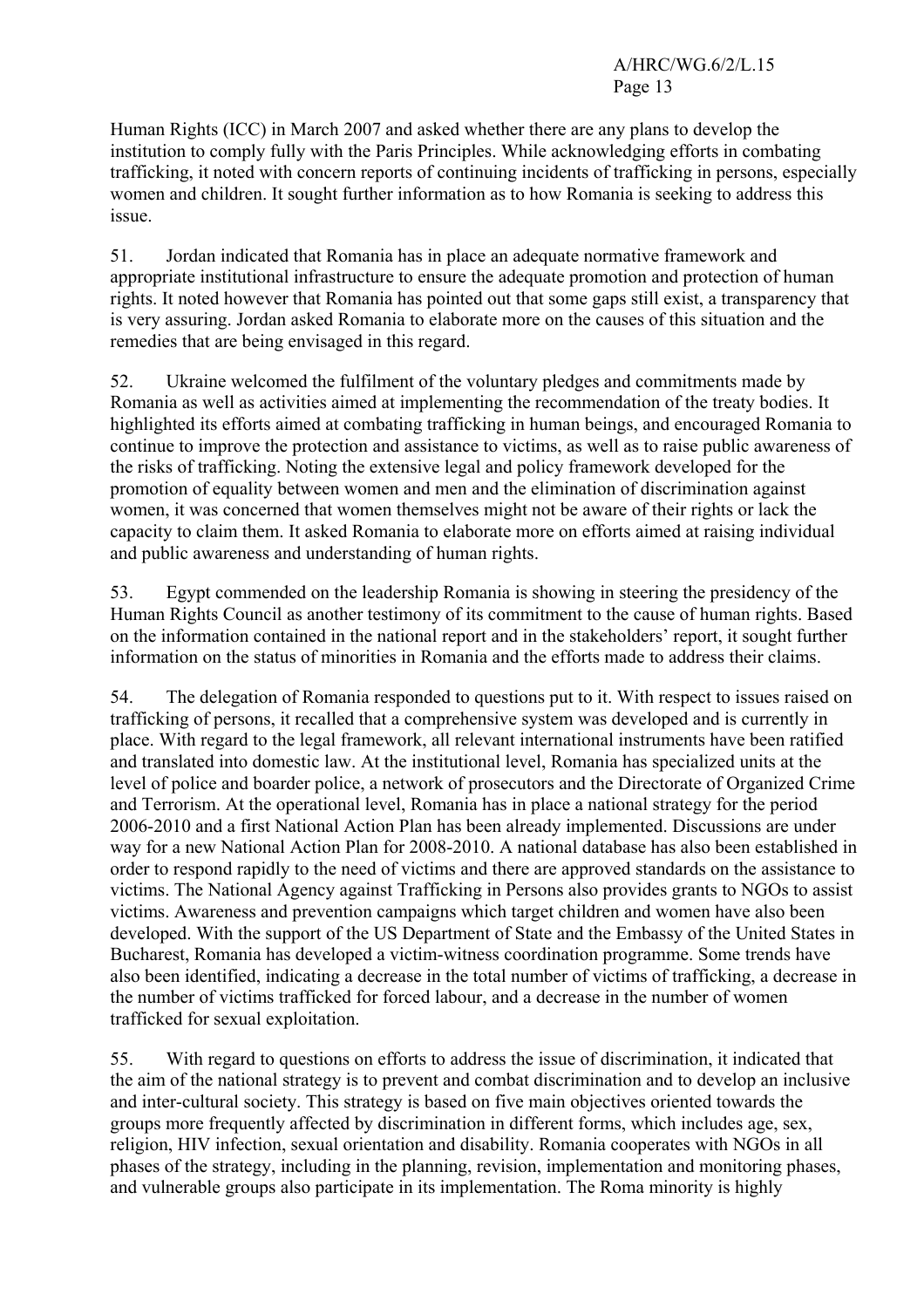represented within the National Council on Combating Discrimination. One of the members of the Steering Board is of Roma origin and has the rank of Secretary/Ministry of State.

56. Regarding the use of force by police forces and the problem of Roma being victims of police abuse during arrests, it informed that the protection of human rights within the Ministry of Interior follow six pillars which focus, inter alia, on adopting the legislative framework to ensure the observance of human rights; basic and continuing training; rigorous selection of personnel; periodic checks and inspections; monitoring and control mechanisms to prevent abuse such as the Committee on Human Rights and Humanitarian law. In this regard, NGOs have the right to visit police detention centres and to talk to persons in detention. It was also highlighted the observance of the separation of persons in police arrest to ensure their security and physical integrity. Concerning a question on gay fest parades, it informed that all citizens that violated public order during the parade where fined or criminally investigated. 15 persons were fined and 5 persons were criminally investigated. With regard to the issue of corporal punishment, it indicated that the law states very clearly that all forms of corporal punishment of children are forbidden. Regarding children of parents living abroad, Romania is focusing on prevention measures and also is offering best services in order to maintain them in their familiar environment. With regard to the issue of child abandonment, it indicated that the National Authority for the Protection of the Rights of the Child has concern in this regard and is working together with the Ministry of Public Health to establish obligations for all responsible institutions to be involved, including with the view to provide a legal identity for the children.

57. H.E. Mrs. Răduţa Matache, Secretary of State, Ministry for Foreign Affairs of Romania thanked for the fruitful interactive dialogue and indicated that all comments and recommendations will be given greatest attention.

## **II. CONCLUSIONS AND/OR RECOMMENDATIONS**

## 58. **In the course of the discussion, the following recommendations were made to Romania:**

- **1. To ratify the International Convention on the Protection of the Rights of All Migrant Workers and Members of Their Families (Algeria, Mexico); the Convention for the Protection of All Persons against Enforced Disappearance (France, Argentina, Mexico) the Convention on the Rights of Persons with Disabilities (Mexico); and the Optional Protocol to the Convention against Torture and Other Cruel, Inhuman or Degrading or Punishment (Mexico) in the near future and designating of an effective national preventive mechanism (Czech Republic);**
- **2. To take all necessary steps to ensure that relevant Romanian legislation is in conformity with its international undertakings (United Kingdom);**
- **3. To launch an awareness raising programmes on protection of enjoyment of human rights by persons of minority sexual orientation and gender identity for law enforcement personnel as part of a wider comprehensive campaign to prevent and punish any acts of ill-treatment in detention against persons perceived as belonging to these groups (Czech Republic);**
- **4. To continue its efforts in combating discrimination (Argentina) and to take additional measures to fight discrimination against minorities, including the Roma population, as well as homosexuals (Canada) and persons living with**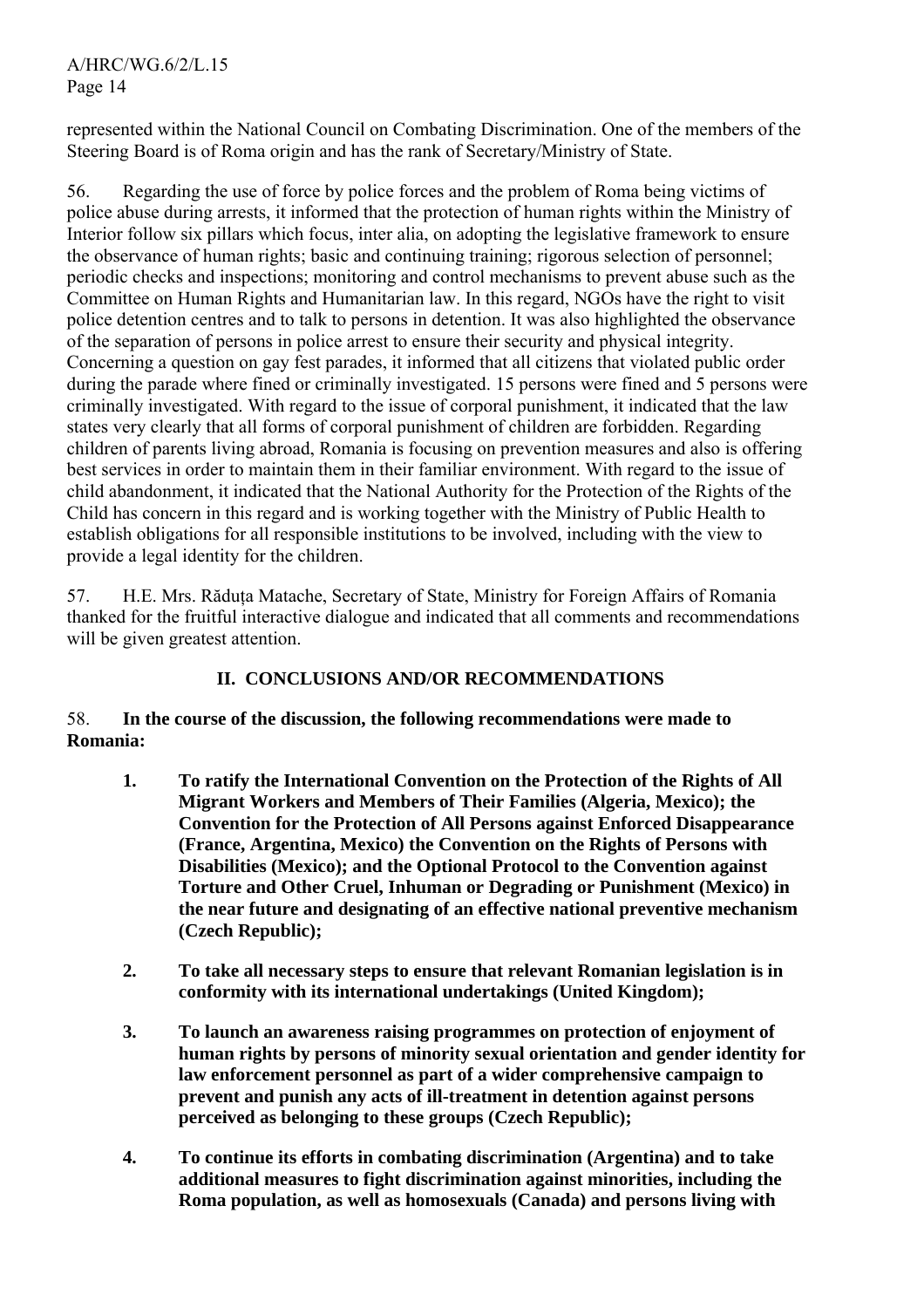**HIV/AIDS (Canada, France), and to continue the adoption of measures, including awareness raising programmes, against negative prejudices and discrimination against people living with HIV and sexual minorities (Czech Republic);** 

- **5. To continue to respect and promote the human rights of vulnerable groups, including the Roma communities (Philippines) and to continue to take further action to ensure equal enjoyment of human rights by Roma people (Ireland, Bangladesh) as well as to take further appropriate and effective measures to eliminate discrimination against Roma (Netherlands, Brazil) and ensures in particular their access to education, housing, healthcare (Netherlands, France) and employment without discrimination, and gives a follow up to the recommendations of the United Nations human rights bodies in this regard (Netherlands);**
- **6. To develop further measures to combat discrimination against people living with disabilities, including by providing improved access to social and health services (Ireland);**
- **7. To strengthen its efforts in bringing more equity in ensuring rights and opportunities of rural communities especially, ethnic minorities, women and children who live in those areas (Mexico);**
- **8. To investigate and prosecute those responsible for the attacks on peaceful lesbian and gay activists and ensure that future LGBT gatherings, including the annual GayFests, are both permitted and protected by the Romanian authorities (Finland);**
- **9. To ensure that people living with HIV/AIDS, especially children, can fully enjoy their human rights through, among others, equitable access to basic services and education (Philippines); to provide effective sanctions for discrimination against people living with HIV, to ban mandatory HIV testing as a condition of employment and to ensure that persons living with HIV are not arbitrarily prevented from working or attending vocational schools (Czech Republic); to continue to take further action to combat the prevalence of HIV/AIDS among children and discrimination against people living with HIV/AIDS by providing adequate treatment and information (Ireland);**
- **10. To enhance measures aimed at improving women's rights through education, in particular for the Roma and rural women (Algeria) and that there should be awareness campaigns for education on human rights and in particular for women's rights (Guatemala);**
- **11. To systematically and continuously integrate gender perspective in the follow up process to the review (Slovenia);**
- **12. To take additional measures to combat human trafficking, including the provision of training for police in dealing with victims of human trafficking and sexual abuse, and the implementation of a system of witness protection in cases of trafficking (Canada) and to strengthen protection of victims of trafficking against criminalization (Czech Republic) as well as to continue to improve the**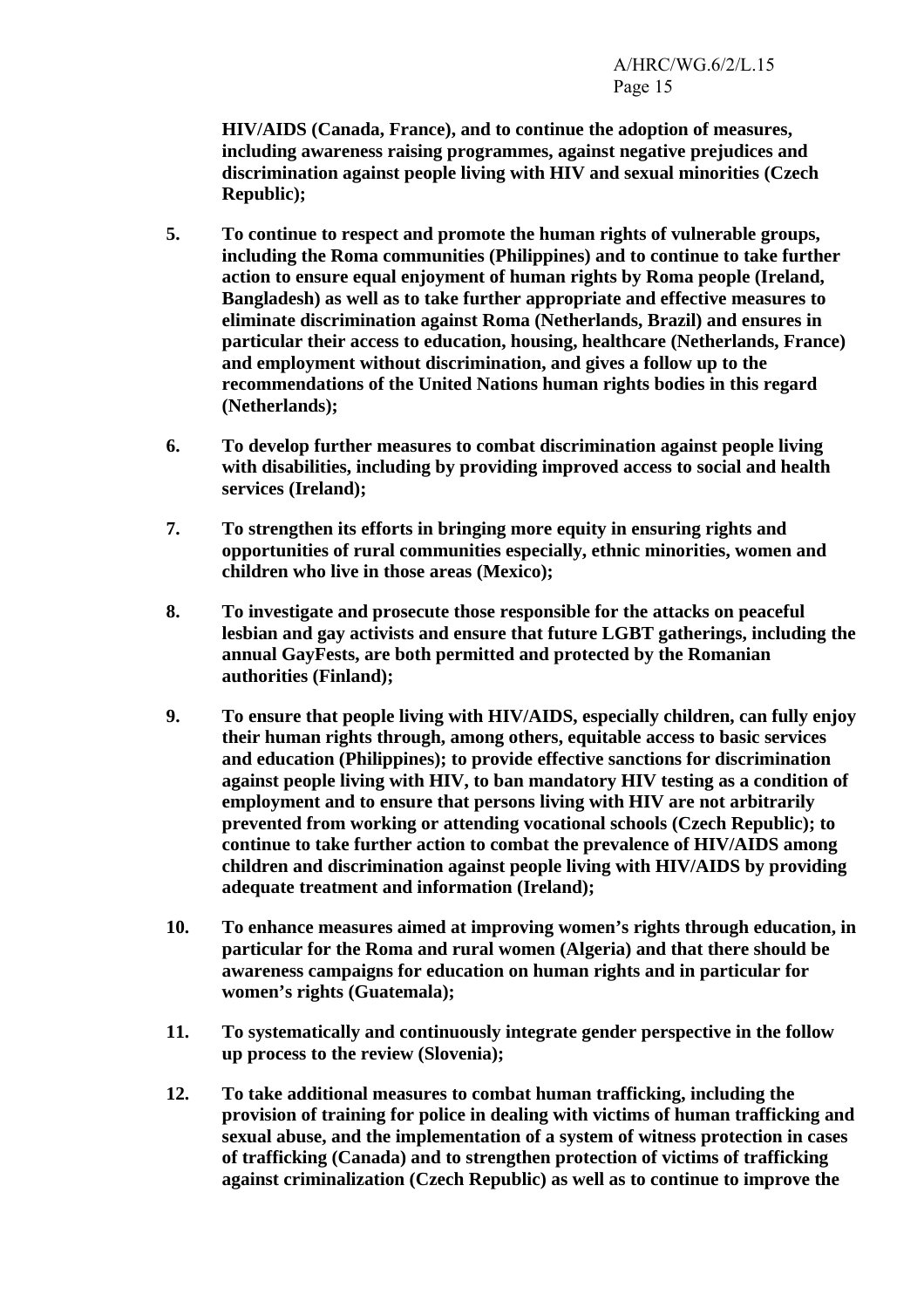**protection and assistance to victims, as well as to raise public awareness on the risks of trafficking (Ukraine);** 

- **13. To adopt and effectively implement measures to prevent and eliminate domestic violence against women (Italy, Turkey) and to strengthen the efforts made to combat violence against women by way of information, prevention, protection of victims and punishment of the perpetrators (France);**
- **14. To continue to work on improving the situation of children's rights (Algeria, Tunisia), in particular Roma children's right in the areas of health care and education and to work on the negative attitudes and prejudices by the general public, in political discourse and media presentations, on police brutality and discrimination and to raise awareness of the need to improve the overall situation of human rights (Algeria); and to guarantee better the rights of the child, especially the rights to civil registry, education, health and protection against violence (France)**
- **15. To intensify efforts to implement the recommendations made by the Special Rapporteur on the sale of children, child prostitution and child pornography and the Special Rapporteur on human rights of migrants (Mexico);**
- **16. To, inter alia, expressly prohibit corporal punishment in the home, school and institutions and to promote alternative methods of discipline (Russian Federation);**
- **17. To take effective steps to ensure the implementation of the Convention on the Rights of the Child and the ILO Conventions No. 138 concerning Minimum Age for Admission to Employment and No. 182 concerning the Prohibition and Immediate Action for the Elimination of the Worst Forms of Child Labour (Russian Federation);**
- **18. To harmonize further its legislation in the field of religious freedom with international standards (Slovenia);**
- **19. To take steps to reassess the measures needed to ensure that the principle of freedom of religion or belief is implemented without discrimination (Denmark);**
- **20. To strengthen its efforts to protect the rights to freedom of religion by ensuring that persons belonging to religious minorities are able to freely exercise their religion and that rights of persons belonging to religious minorities are protected and respected without discrimination (Finland);**
- **21. To be more proactive in identifying and putting a stop to religious intolerance (Denmark);**
- **22. To develop a coherent country-wide anti-corruption strategy and monitor its implementation (Canada);**
- **23. To strengthen the capacity of the judiciary at all levels and accelerate legal reforms, especially in the field of judicial treatment of high-level corruption as per the objective stated in the European Commission report of 27 June 2007 under the Cooperation and Verification Mechanism (Canada);**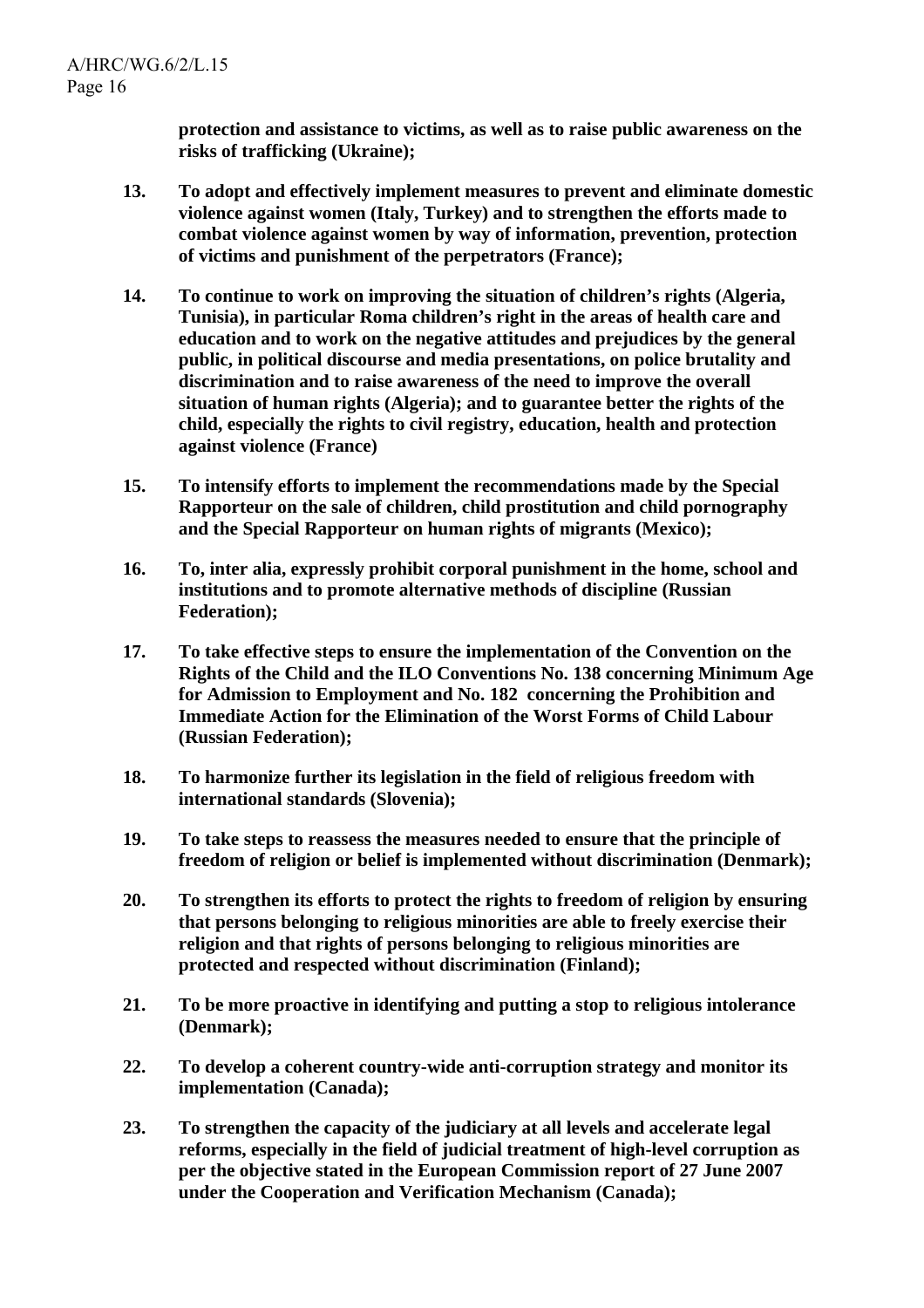- **24. To continue and strengthen its efforts to avoid ill-treatment of prisoners, while ensuring that all cases of abuse and excessive use of force by authorities be investigated and appropriate measures be taken (Denmark);**
- **25. To take further action to improve living conditions in places of detention (Ireland, Turkey);**
- **26. To consider urgently improvements to conditions for psychiatric patients (United Kingdom) and to enact further measures to ensure adequate provision of mental health care (Ireland);**
- **27. To undertake further measures to improve sexual and reproductive health especially for marginalized groups (United Kingdom);**
- **28. To apply the recommendation of the Special Rapporteur on the right to health on obstacles to access to health services by marginal populations, and to address this problem through educational programmes on diversity, and to train professionals in the health sectors (Guatemala);**
- **29. To develop a national strategy for human rights education in the school system in accordance with the Plan of Action 2005-2009 of the World Programme for Human Rights Education, including the review and revision of curricula and textbooks, the training of teachers, and the practice of human rights in the school community (Italy);**
- **30. To accelerate the property restitution process (Canada) and to make vigorous efforts to work with the Orthodox Church on the issue of property returns, including for it to abide by judicial rulings (United States).**

**59. These recommendations will be examined by Romania, which will provide responses in due time. The response of Romania will be included in the outcome report to be adopted by the Human Rights Council at its eighth session.** 

60. **All conclusions and/or recommendations contained in the present report reflect the position of the submitting State(s) and /or the State under review thereon. They should not be construed as endorsed by the Working Group as a whole.** 

# **III. VOLUNTARY COMMITMENTS OF THE STATE UNDER REVIEW**

61. Reference is made to the commitments made by Romania to launch a National Plan of Action for Human Rights, as announced by the Head of Delegation in the introductory statement (see paragraph 6 above).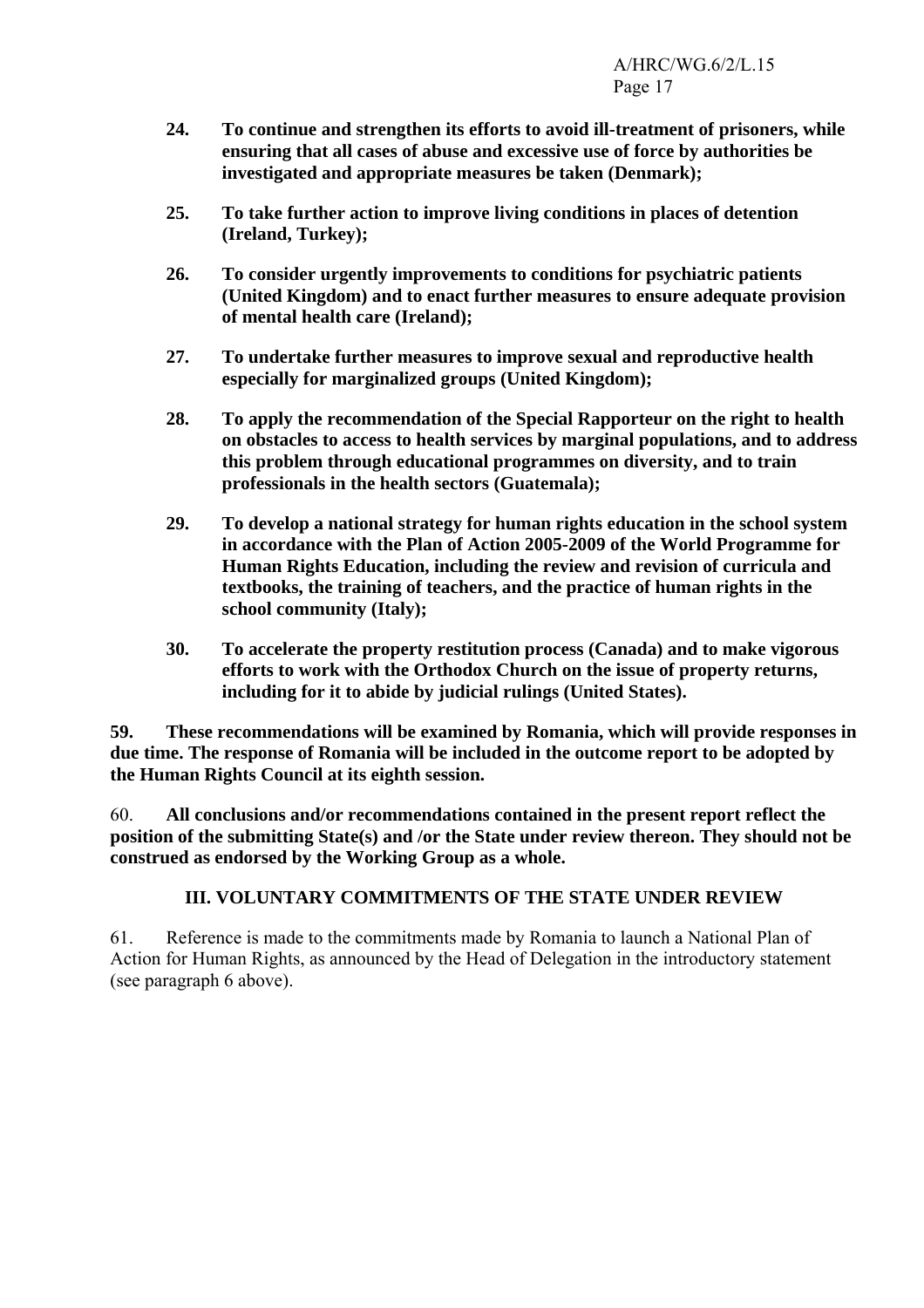#### **Annex**

#### **Composition of the delegation**

The delegation of Romania was headed by H.E. Mrs. Răduța MATACHE, Secretary of State, Ministry of Foreign Affairs of Romania, and composed of 23 members:

H.E. Mr. Doru Romulus COSTEA, Permanent Representative of Romania to UNOG and Other International Organizations in Switzerland

Mr. Dumitru Licsandru, Head of the National Agency for Combating Human Trafficking

Ms. Mihaela Mostavi, Head of the National Agency for the Protection of the Family

Ms. Liliana Preoteasa, Director General, Ministry of Education, Research and Youth

Ms. Olga Jora, Director, National Agency for the Protection of the Family

Ms. Elena Tudor, Director, National Authority for the Protection of the Rights of the Child

Mr. Adrian Bunoaică, Director, National Council for Combating Discrimination

Ms. Mădălina Manea, Program Coordinator, National Agency for Combating Human Trafficking

Ms. Monica Andriescu, Counselor, Department for Inter-Ethnic Relations

Ms. Dan Oprescu, Counselor, National Agency for the Roma

Ms. Cerasela Bănică, Counselor, National Agency for the Roma

Ms. Cristina Cuculas, Counselor, National Authority for the Protection of the Rights of the Child

Mr. Adrian Ţelu, Legal Advisor, Higher Council of Magistrates

Ms. Alina Barbu, Legal Advisor, Ministry of Justice

Mr. Gabriel Crăciun, Legal Advisor, Ministry of Interior and Administration Reform

Ms. Lucia Ratcu, Legal Advisor, Ministry of Interior and Administration Reform

Ms. Adriana Samoilescu, Counselor, National Agency for Persons with Disabilities

Ms. Steluta ARHIRE, Deputy Permanent Representative, Permanent Mission of Romania to UNOG and Other International Organizations in Switzerland

Mr. Răzvan Rotundu, Director, Ministry of Foreign Affairs of Romania

 Mr. Nicolae Blindu, Permanent Mission of Romania to UNOG and Other International Organizations in Switzerland

Mr. Octavian Stamate, Ministry of Foreign Affairs of Romania